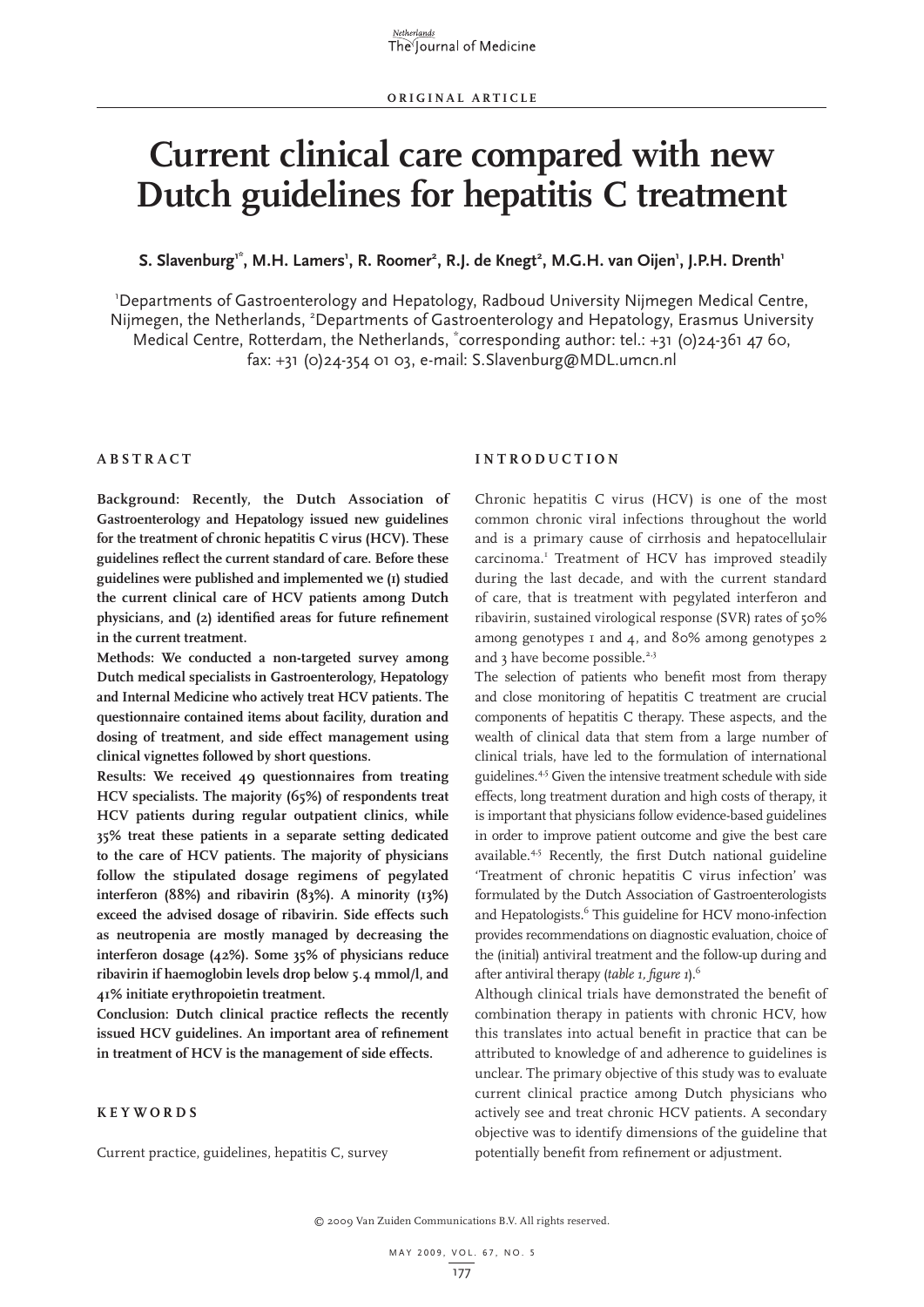#### <u>Netherlands</u> The Journal of Medicine

|                          | Dutch guideline <sup>6</sup>                                                                  | % followed<br>guideline* |
|--------------------------|-----------------------------------------------------------------------------------------------|--------------------------|
| Dosage                   |                                                                                               |                          |
| HCV genotype $I$ and $4$ | Peg-IFN $\alpha$ -2a 180 µg/week + weight-based RBV/day or                                    | 83%                      |
|                          | Peg-IFN $\alpha$ -2b 1.5 µg/kg/week + weight-based RBV/day                                    |                          |
| HCV genotype 2 and 3     | Peg-IFN $\alpha$ -2a 180 µg/week + 800 mg RBV/day or                                          | 88%                      |
|                          | Peg-IFN $\alpha$ -2b 1.5 µg/kg/week + weight-based RBV/day                                    |                          |
| Duration                 |                                                                                               |                          |
| HCV genotype I and 4     | 48 weeks of treatment                                                                         | 67%                      |
|                          | Exception: <600,000 viral load (IU/ml) at baseline with RVR: $24$ weeks of treatment          | 55%                      |
| HCV genotype 2 and 3     | 24 weeks of treatment                                                                         | 70%                      |
|                          | Exception: with RVR: 12-16 weeks of treatment                                                 |                          |
| Side effects             |                                                                                               |                          |
| Neutropenia              | ANC < $\circ$ .75 x 10 <sup>9</sup> /l: PEG-IFN dose to 75%                                   | 35%                      |
|                          | ANC < $0.375$ x $10^9$ /l: PEG-IFN dose to 50%                                                |                          |
| Anaemia                  | $Hb \leq 5$ .0 mmol/l: give erythropoietin                                                    | 25%                      |
|                          | Hb <4.0 mmol/l: decrease dose RBV to 800 mg/day and give erythropoietin and blood transfusion |                          |

# **METHODS**

We conducted a non-targeted survey among Dutch medical specialists in Gastroenterology, Hepatology and Internal Medicine. These physicians were selected from membership directories of the Dutch Society of Hepatology and the Infectious Disease Society of the Netherlands and were sent a postal questionnaire; physicians who actively treated HCV patients were asked to return the questionnaire.

The postal questionnaire included four important issues: the first part discussed the setting of the treatment: a regular outpatient clinic or a separate setting dedicated to the care of HCV patients. The second and third part of the survey focused on peginterferon and ribavirin treatment for HCV patients: detailed questions using clinical vignettes were included about the treatment duration and dosage of the drugs, respectively. The last part focused on side effects, their consequences, and management in terms of dose reduction or treatment of possible side effects.

The questionnaire consisted of clinical vignettes followed by a mix of short multiple-choice and open-ended questions. For example: 'A male HCV genotype 1 patient starts the combination therapy (peginterferon 180 µg/ week and weight-based ribavirin daily); at the start of the treatment the haemoglobin (Hb) level is 8.0 mmol/l. After eight weeks the patient's Hb has decreased to 5.4 mmol/l. What to do? 1) Continue combination therapy. 2) Stop ribavirin (whether or not temporarily). 3) Reduce ribavirin to 50%. 4) Give erythropoietin. 5) Give blood transfusion.' Data from returned questionnaires were entered into a Microsoft Access database, and frequency tables were provided by SPSS 14.0 for Windows.

## **R e s u l t s**

A total of 64 questionnaires were received. Although explicitly indicated, 15 responding specialists were not actively treating HCV patients and were excluded from further analysis. Forty-nine questionnaires were suitable for analysis.

#### **Setting**

The majority (65%) of respondents treat HCV patients during regular outpatient clinics, while 35% treat patients in a separate setting dedicated to the care of HCV patients.

### **Viral load, genotype and length of treatment**

Week 12 and 24 measurements of viral load are important to judge treatment outcome. When asked, 67% of physicians would treat HCV genotype 1 patients with a detectable HCV viral load at week 12 and an undetectable HCV viral load at 24 weeks for a total of 48 weeks (*table 1*), while 13 of the 49 respondents (27%) choose longer treatment (72 weeks). This is an area of controversy since the guideline indicates 48 weeks, but recent evidence suggests that prolonged treatment up to 72 weeks is beneficial in these cases.<sup>7,8</sup>

The guideline recommends treating HCV genotype 3 patients for 24 weeks. Some 70% of respondents treat HCV genotype 3 patients with significant cirrhosis for 24 weeks, while a minority (22%) will treat for 48 weeks. For HCV genotype 3 patients who had a negative viral load at week 4, the guideline recommends treating for 12 to 16 weeks. Thirty-seven percent of the respondents would treat for this period. The remainder choose a longer treatment duration than currently advised in the guideline.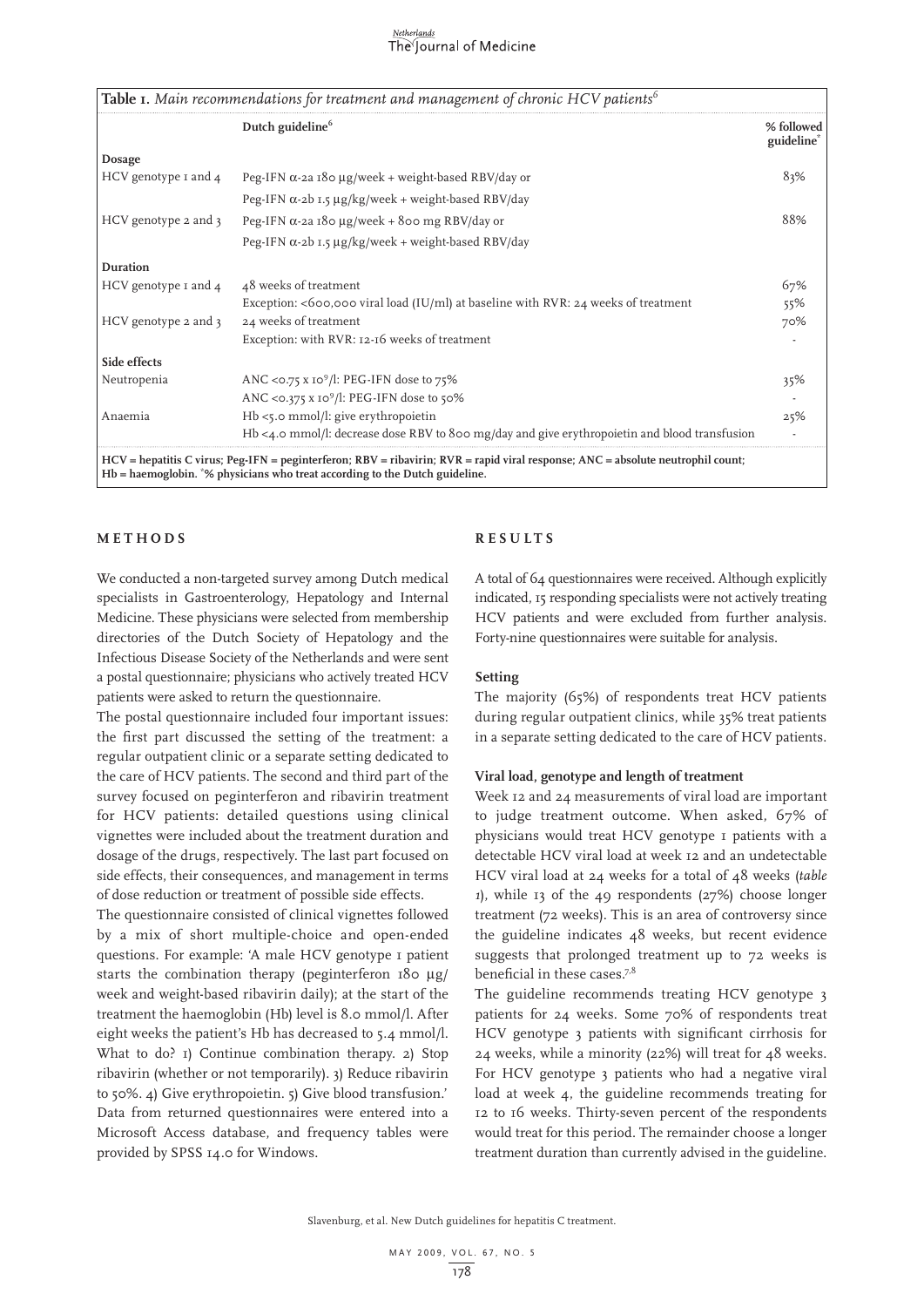#### Netherlands The Journal of Medicine



Slavenburg, et al. New Dutch guidelines for hepatitis C treatment.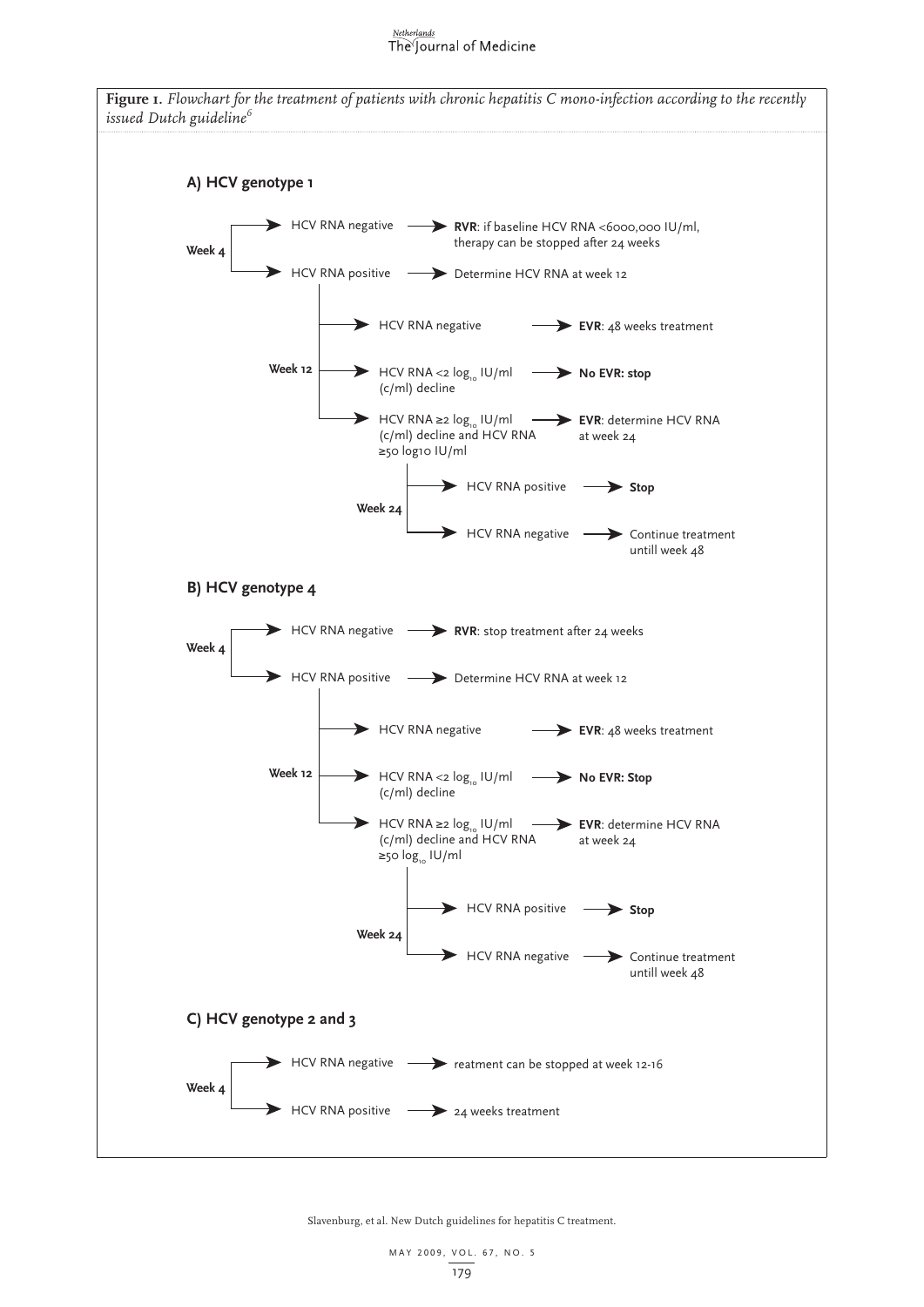Respondents were also divided on treatment duration of genotype 1 patients with low viraemia (<600,000 IU/ml) at the start of treatment, and a negative viral load at week 4. While following the guideline, some 55% would treat for 24 weeks, and 45% would treat for 48 weeks.

#### **Ribavirin**

The recommended dosage of ribavirin for HCV genotype I patients is weight-based. Indeed, the majority of physicians treat an HCV genotype 1 patient with a weight of 104 kg with ribavirin on a weight-based schedule (83%). A minority (13%) consistently exceeds this dosage.

#### **Peginterferon**

The vignette on the peginterferon dosage in an HCV genotype 1 patient weighing 150 kg shows that 88% of the physicians administer the dosage exactly as stated in the guideline. Thus, peginterferon-α-2a, 180 µg/week, or weight-based peginterferon-alfa-2b, 1.5 µg/week. The remainder choose a higher dosage than currently advised in the guideline.

## **Side effect management**

Neutropenia is a common event in HCV combination therapy and is usually attributed to the peginterferon component. Upon managing a patient with profound neutropenia (0.8 x 109 /l), 35% would continue current treatment, 42% would reduce (halve) the prescribed dosage of peginterferon, and 15% stop peginterferon (*figure 2*). Anaemia is caused by ribavirin-induced haemolysis, and if asked to decide for a patient with haemoglobin <5.4

mmol, the majority of physicians (41%) would initiate erythropoietin treatment, while 35% of physicians would reduce the ribavirin. Twenty-five percent continue both pegylated interferon and ribavirin unchanged (*figure 3*).





# **D i s cu s s i o n**

Our survey shows that most physicians treat patients with HCV in clinical practice according to this recently issued HCV guideline.

Still there are some areas of controversy. Almost half of the physicians treat HCV genotype 1 and 3 patients with RVR longer than currently needed. In terms of financial aspects, occurrence of severe side effects and convenience for patients, shorter treatment duration with retained efficacy is desirable.

Some 13% of the physicians use higher ribavirin dosages than currently advised. Some studies show that a higher starting dose of ribavirin is associated with a lower relapse rate and higher rate of SVR.9-11 High-dose ribavirin is also associated with more frequent and serious side effects such as anaemia, which require erythropoietin in many cases.<sup>9-11</sup> More studies are necessary to judge whether the benefits of a higher ribavirin dosage needed to achieve SVR outweigh the disadvantages of the side effects.<sup>12</sup>

Management of side effects has low evidential value and the current literature is mostly based on expert opinion. When a side effect, e.g. neutropenia or anaemia, occurs peginterferon and ribavirin are often reduced or stopped too soon,<sup>13</sup> and this may hamper the achievement of SVR. On the other hand, if treatment of anaemia by erythropoietin is initiated too early, it leads to unnecessary expenses.9,14 Supporting evidence in order to issue guidelines is clearly needed. Along the same line, neutropenia due to peginterferon can be controlled by granulocyte colony stimulating factor, but it is unclear which cut-off point should be used for initiating therapy.

Slavenburg, et al. New Dutch guidelines for hepatitis C treatment.